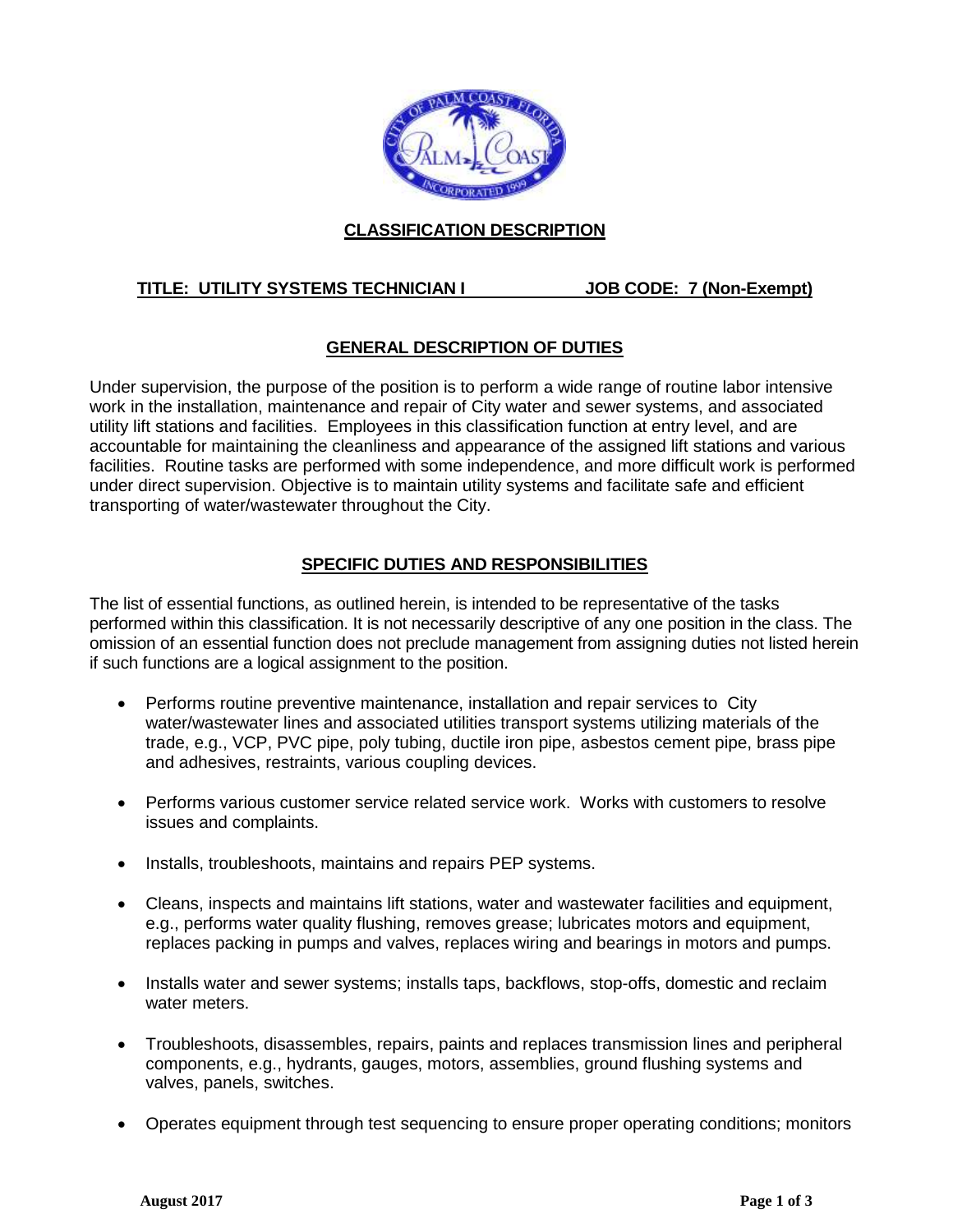gauges and meters to ensure proper operating conditions.

- Performs all work in adherence to established preventive maintenance principles and schedules to detect wear and tear and prevent equipment and operational malfunctions; performs non-scheduled maintenance activities.
- Performs the safe and proper operation of trade's tools and power equipment; adheres to prescribed safety standards and regulatory requirements.
- Maintains daily work reports and preventive maintenance records, ensuring thorough documentation for identified problem areas. i.e. Confined space entry, trench safety and elevated work areas.
- Operates and performs minor maintenance on all heavy and construction equipment and vehicles up to and including Class 8. This includes ensuring that the equipment or vehicles meet all safety and operational standards.
- Coordinates with other utility crews on leaks, main breaks, or related critical events; responds to emergency call-in in disasters or other critical events.
- Where applicable, will serve on emergency call duty; be available for emergency call back and 24 hour on call operations.
- Performs related duties as directed.

#### **MINIMUM TRAINING AND EXPERIENCE**

High School Diploma or GED; supplemented by one (1) year experience in public utilities or other large scale commercial plumbing systems, and the ability to operate heavy equipment and tools of the trade; or an equivalent combination of education, training, and experience. General construction experience may be considered.

### **LICENSES, CERTIFICATIONS OR REGISTRATIONS**

Must possess and maintain a valid State of Florida driver's license.

Reference Certification Master List for eligible certification pay.

### **KNOWLEDGE, SKILLS AND ABILITIES**

- Ability to understand and follow verbal and written instructions.
- Knowledge of the policies and procedures of utility systems installation, maintenance and repair; knowledge of all City, State and Federal rules, policies and regulatory standards applicable to the work.
- Ability to read and interpret documents such as safety rules, operation and maintenance instructions, procedure manuals, and related documentation.
- Ability to read and interpret blueprints and a variety of instructions in written, oral, diagram or schedule form.